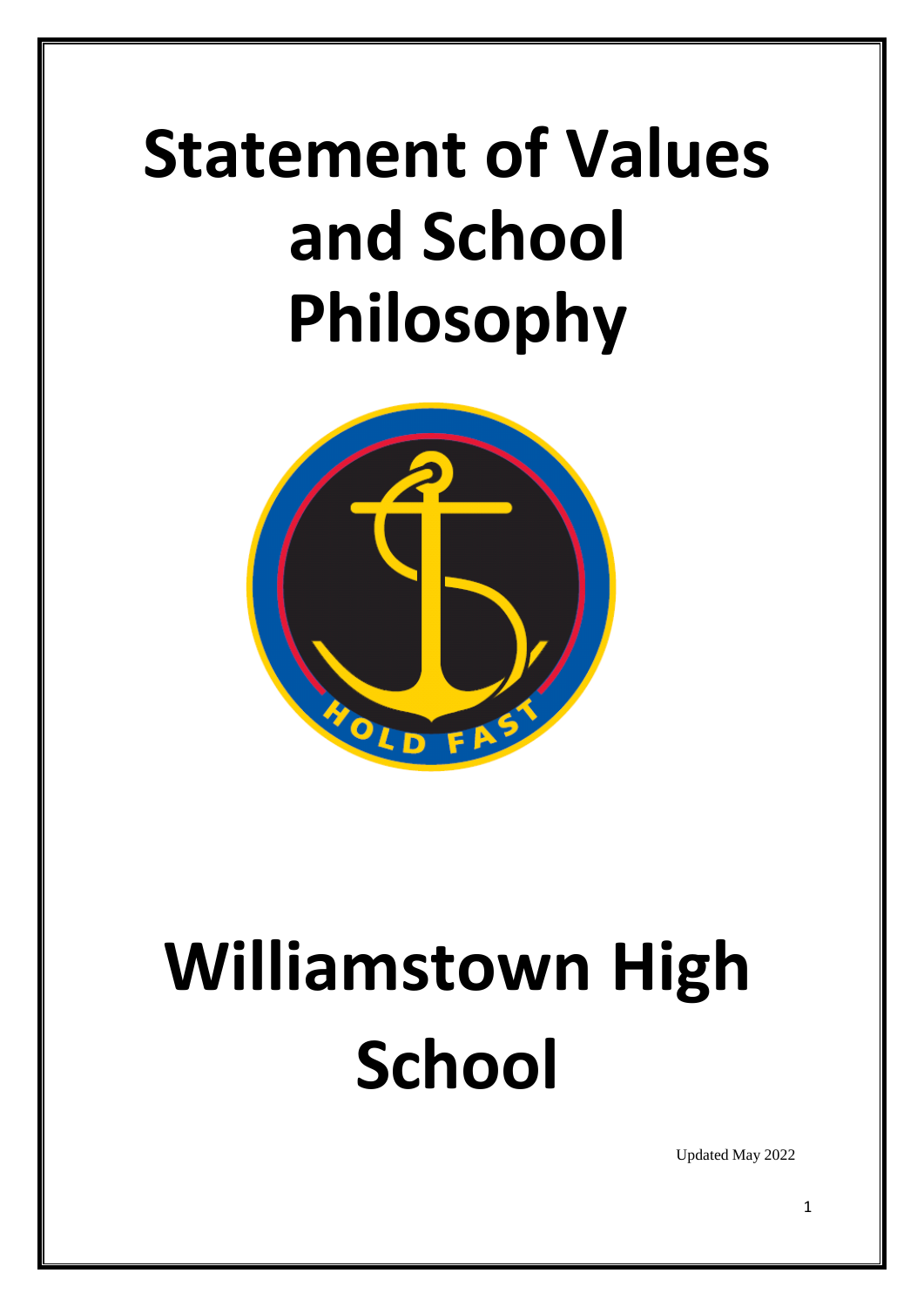

#### **Help for non-English speakers**

If you need help to understand the information in this policy please contact Ebony Ross at the Pasco Campus.

#### PURPOSE

The purpose of this policy is to outline the values of our school community and explain the vision, mission and objectives of our school.

# **POLICY**

Williamstown High School is committed to providing a safe, supportive and inclusive environment for all students, staff and members of our community. Our school recognises the importance of the partnership between our school and parents and carers to support student learning, engagement and wellbeing. We share a commitment to, and a responsibility for, creating an inclusive and safe school environment for our students.

The programs and teaching at Williamstown High School support and promote the principles and practice of Australian democracy, including a commitment to:

- elected government
- the rule of law
- equal rights for all before the law
- freedom of religion
- freedom of speech and association
- the values of openness and tolerance.

This policy outlines our school's vision, mission, objective, values and expectations of our school community. This policy is available on our school website.

To celebrate and embed our Statement of Values and Philosophy in our school community, we

- display posters and banners that promote your values in our school
- celebrate our values in our school newsletter
- provide awards and recognition for students who actively demonstrate the values
- discuss our values with students in the classroom, meetings and assemblies.

#### VISION

Williamstown High School's mission is the pursuit of a dynamic learning culture that promotes integrity, innovation and the individual.

#### **MISSION**

Williamstown High School's vision is to promote a strong sense of community, working together to develop supportive and strong home/school partnerships, depth in our extracurricular activities, a flourishing student leadership program with an emphasis on empowering student voice, outstanding performances in the arts, debating, sporting and artistic achievement. We encourage and demand the highest of standards from our students in the diverse pursuits for individual excellence.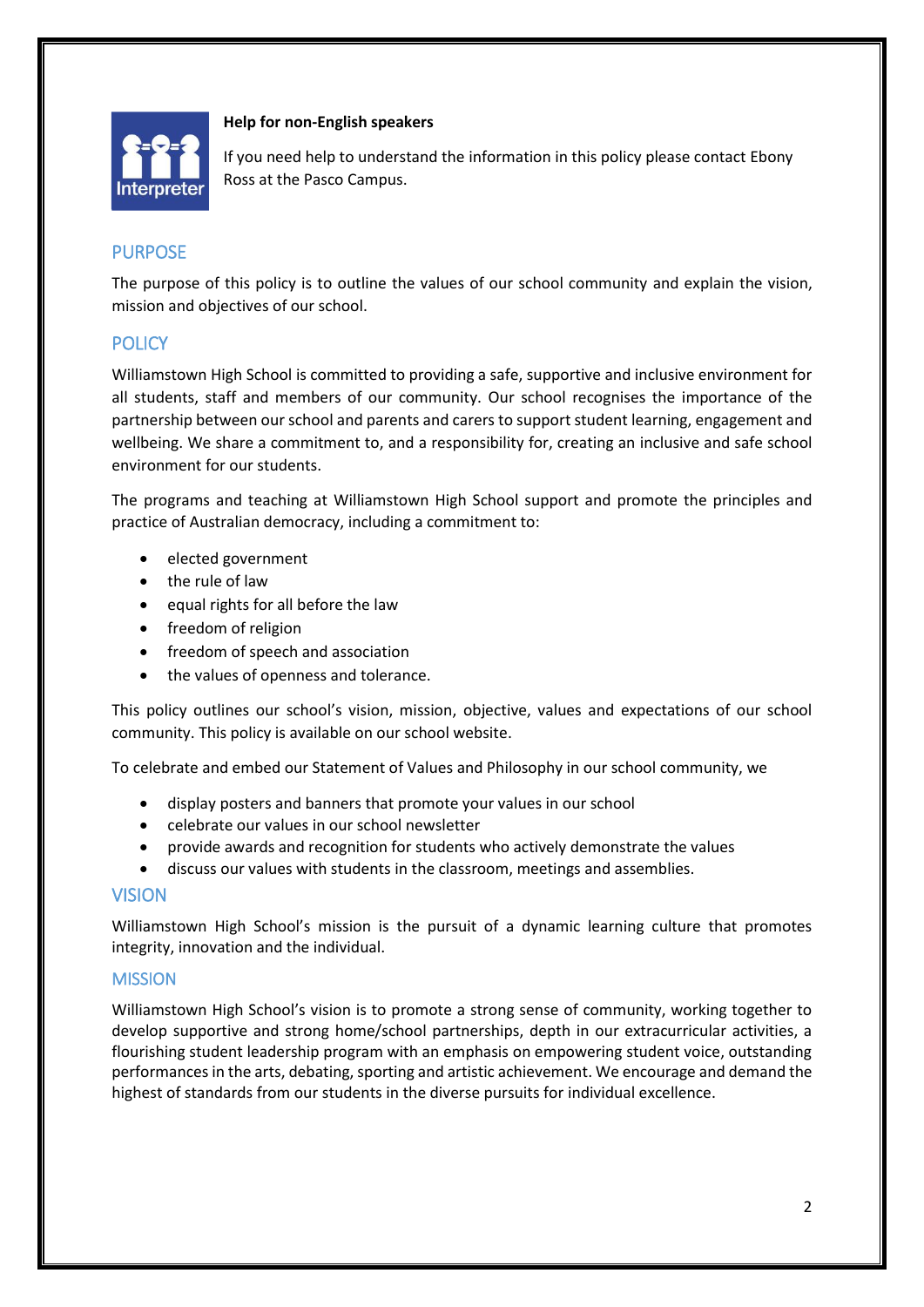#### **OBJECTIVE**

Our school's objectives are considered as part of the 4 yearly strategic planning process and reflected in the goals listed in our current School Strategic Plan (SSP). We also develop an Annual Implementation Plan to operationalise the goals and key improvement strategies contained in our SSP.

# **VALUES**

Williamstown High School's values are

- excellence and creativity in our achievements and ambitions
- integrity and honesty in our actions and relationships
- diversity in our curriculum, in each other and in our community
- strong and open communication between our school and our homes, and between our teachers, our students and our families

• a commitment to social justice and a passion to protect and improve our environment and our community.

### BEHAVIOURAL EXPECTATIONS

Williamstown High School acknowledges that the behaviour of staff, parents, carers and students has an impact on our school community and culture.

#### *WHS Behaviour Expectations*

- Be Respectful
- Be a Learner
- Be Safe

Staff have a range of expectations around behaviour and must follow our school and Department policies and the Victorian Public Service Code of Conduct and Values. Teaching staff also adhere to th[e Victorian Teaching Profession Code of](https://aus01.safelinks.protection.outlook.com/?url=https%3A%2F%2Fwww.vit.vic.edu.au%2F__data%2Fassets%2Fpdf_file%2F0018%2F35604%2FCode-of-Conduct-2016.pdf&data=04%7C01%7CDanica.Murfett%40education.vic.gov.au%7Cb43d1afd7ebb473c81e508d981873340%7Cd96cb3371a8744cfb69b3cec334a4c1f%7C0%7C0%7C637683239979128787%7CUnknown%7CTWFpbGZsb3d8eyJWIjoiMC4wLjAwMDAiLCJQIjoiV2luMzIiLCJBTiI6Ik1haWwiLCJXVCI6Mn0%3D%7C1000&sdata=heJJ%2BZ8GEARC17dMHn1KSHr7h71dVWpSqPJTehqiq0c%3D&reserved=0) Conduct.

Students are supported by school staff to meet expected standards of behaviour as outlined in our Student Wellbeing and Engagement Policy, Inclusion and Diversity Policy, Bullying Prevention Policy

Information about the expectations on parents and carers to ensure schools remain respectful and inclusive places is outlined in the Department's [Respectful Behaviours within the School Community](https://www.education.vic.gov.au/Pages/Respectful-Behaviours-within-the-School-Community-Policy.aspx)  [Policy](https://www.education.vic.gov.au/Pages/Respectful-Behaviours-within-the-School-Community-Policy.aspx) and our Respect for School Staff Policy.

We acknowledge a shared responsibility to create a positive learning environment for the children and young people at our school.

As principals and school leaders, we will:

- model positive behaviour and effective leadership
- communicate politely and respectfully with all members of the school community
- work collaboratively to create a school environment where respectful and safe behaviour is expected of everyone
- ensure all parents/carers are aware of the expectations outlined in the Department's [Respectful Behaviours within the School Community Policy](https://www.education.vic.gov.au/Pages/Respectful-Behaviours-within-the-School-Community-Policy.aspx)
- behave in a manner consistent with the standards of our profession and meet core responsibilities to provide safe and inclusive environments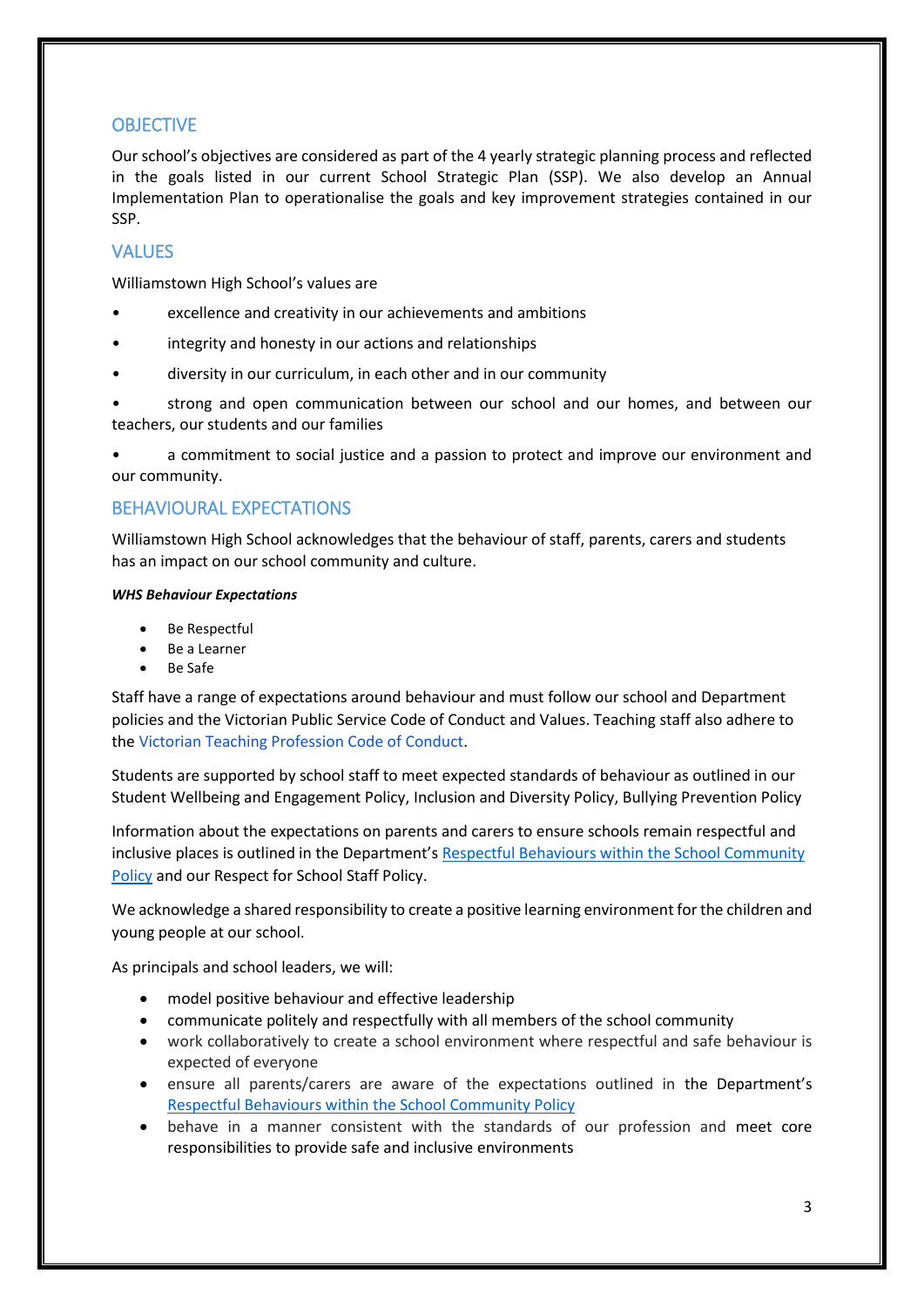- plan, implement and review our work to ensure the care, safety, security and general wellbeing of all students at school
- identify and support students who are or may be at risk
- do our best to ensure every child achieves their personal and learning potential
- work with parents to understand their child's needs and, where necessary, adapt the learning environment accordingly
- respond appropriately when safe and inclusive behaviour is not demonstrated and implement appropriate interventions and sanctions when required
- inform parents of the school's communication and complaints procedures
- ask any person who is acting in an offensive, intimidating or otherwise inappropriate way to leave the school grounds.

As teachers and non-teaching school staff, we will:

- model positive behaviour to students consistent with the standards of our profession
- communicate politely and respectfully with all members of the school community
- proactively engage with parents about student outcomes
- work with parents to understand the needs of each student and, where necessary, adapt the learning environment accordingly
- work collaboratively with parents to improve learning and wellbeing outcomes for students with additional needs
- communicate with the principal and school leaders in the event we anticipate or face any tension or challenging behaviours from parents
- treat all members of the school community with respect.

#### As parents and carers, we will:

- model positive behaviour to our child
- communicate politely and respectfully with all members of the school community, in line with the Department's [Respectful Behaviours within the School Community Policy.](https://www.education.vic.gov.au/Pages/Respectful-Behaviours-within-the-School-Community-Policy.aspx)
- ensure our child attends school on time, every day the school is open for instruction
- take an interest in our child's school and learning
- work with the school to achieve the best outcomes for our child
- communicate constructively with the school and use expected processes and protocols when raising concerns
- support school staff to maintain a safe learning environment for all students
- follow the school's processes for communication with staff and making complaints
- treat all school leaders, staff, students, and other members of the school community with respect.

As students, we will:

- model positive behaviour to other students
- communicate politely and respectfully with all members of the school community
- comply with and model school values
- behave in a safe and responsible manner
- respect ourselves, other members of the school community and the school environment
- actively participate in school
- not disrupt the learning of others and make the most of our educational opportunities.

As community members, we will: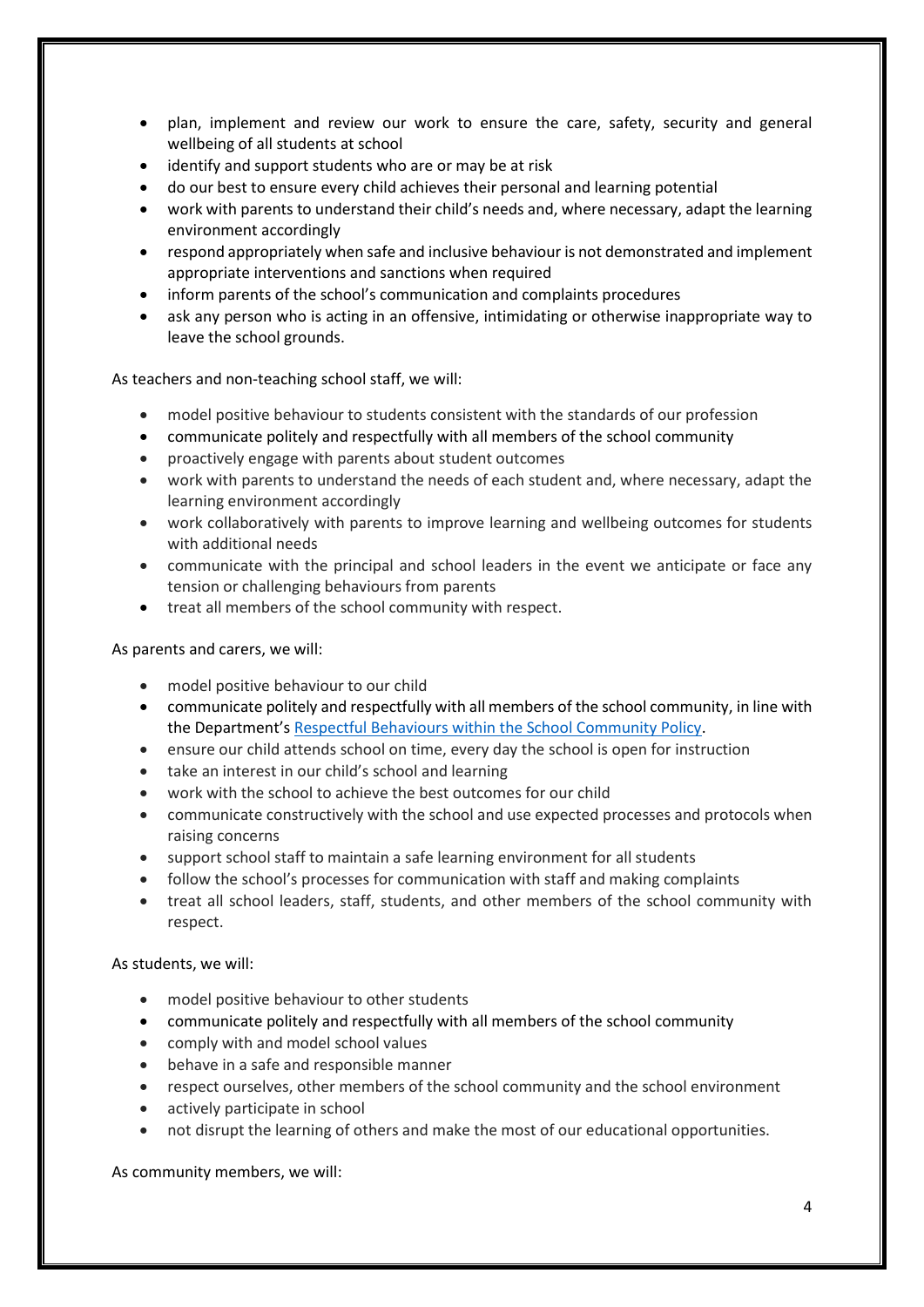- model positive behaviour to the school community
- treat other members of the school community with respect
- support school staff to maintain a safe and inclusive learning environment for all students
- utilise the school's processes for communication with staff and submitting complaints.

### UNREASONABLE BEHAVIOURS

Schools are not public places, and the Principal has the right to permit or deny entry to school grounds (for more information, see our *Visitors Policy*).

Unreasonable behaviour that is demonstrated by school staff, parents, carers, students or members of our school community will not be tolerated at school, or during school activities.

Unreasonable behaviour includes:

- being violent or threatening violence of any kind, including physically intimidating behaviour such as aggressive hand gestures or invading another person's personal space
- speaking or behaving in a rude, aggressive or threatening way, either in person, via email, social media, or over the telephone
- sending demanding, rude, confronting or threatening letters, emails or text messages
- discriminatory or derogatory comments
- the use of social media or public forums to make inappropriate or threatening remarks about the school, staff or students.

Harassment, bullying, violence, aggression, threatening behaviour and unlawful discrimination are unacceptable and will not be tolerated at our school.

Unreasonable behaviour and/or failure to uphold the principles of this *Statement of Values and School Philosophy* may lead to further investigation and the implementation of appropriate consequences by the Principal.

At the Principal's discretion, unreasonable behaviour may be managed by:

- requesting that the parties attend a mediation or counselling sessions
- implementing specific communication protocols
- written warnings
- conditions of entry to school grounds or school activities
- exclusion from school grounds or attendance at school activities
- reports to Victoria Police
- legal action.

Inappropriate student behaviour will be managed in according with our school's *Student Wellbeing and Engagement Policy* and *Bullying Prevention Policy.*

Our *Statement of Values and School Philosophy* ensures that everyone in our school community will be treated with fairness and respect. In turn, we will strive to create a school that is inclusive and safe, where everyone is empowered to participate and learn.

#### **COMMUNICATION**

This policy will be communicated to our school community in the following ways

• Available publicly on our school's website